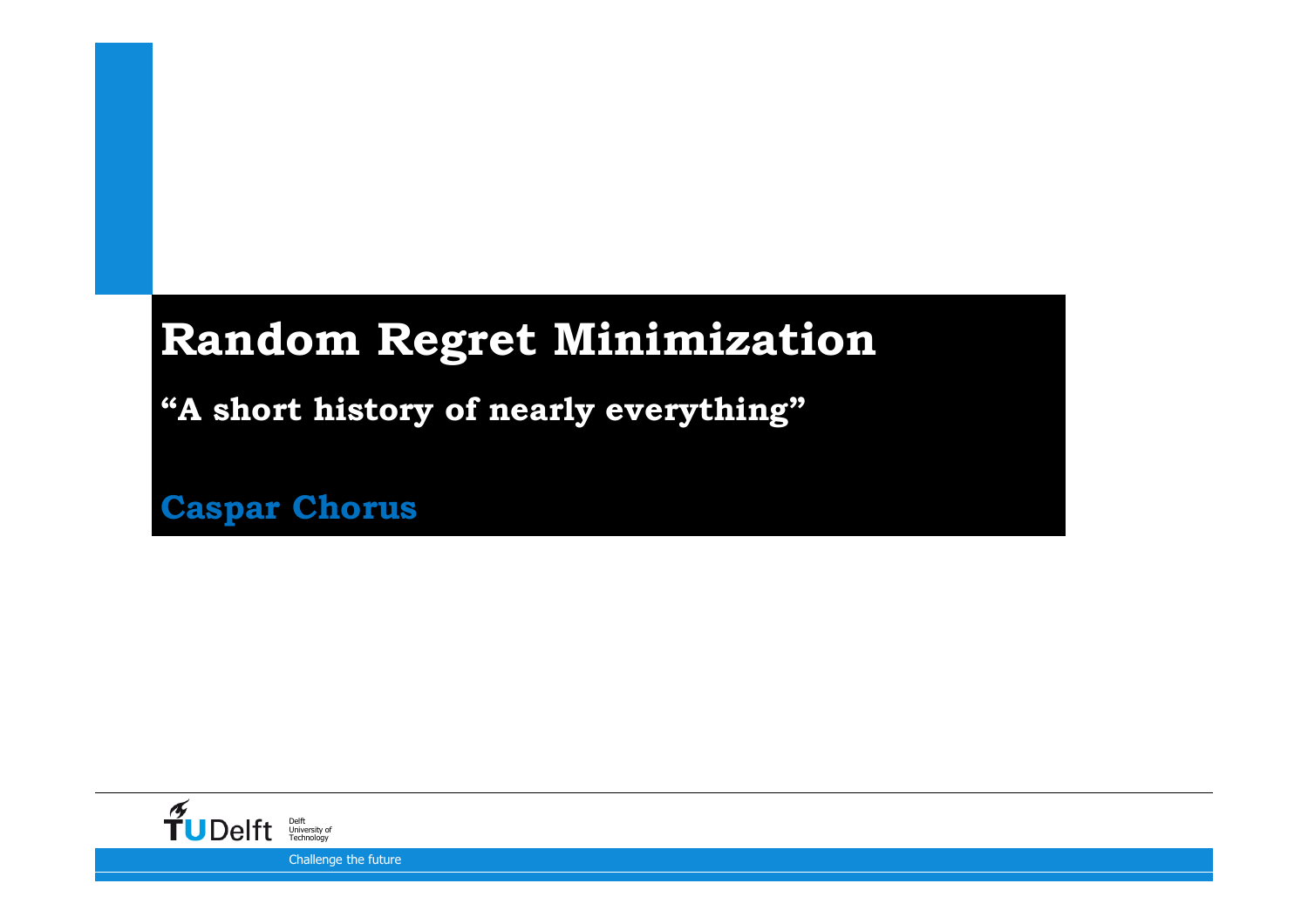## Random Regret Minimization?

### Aims to capture **bounded** rationality in a **tractable** choice model

#### **Bounded rationality**

- Reference-dependent preferences
- Loss/Regret aversion
- Semi-compensatory behavior
- Choice set composition effects (non-IIA)

For all aspects, there is compelling empirical evidence  $+$  attempts to model

#### **Tractable choice model**

- 'Logit-type' choice probabilities (MNL, ML, etc.)
- Identifiable parameters + parsimonity
- No data pre-processing needed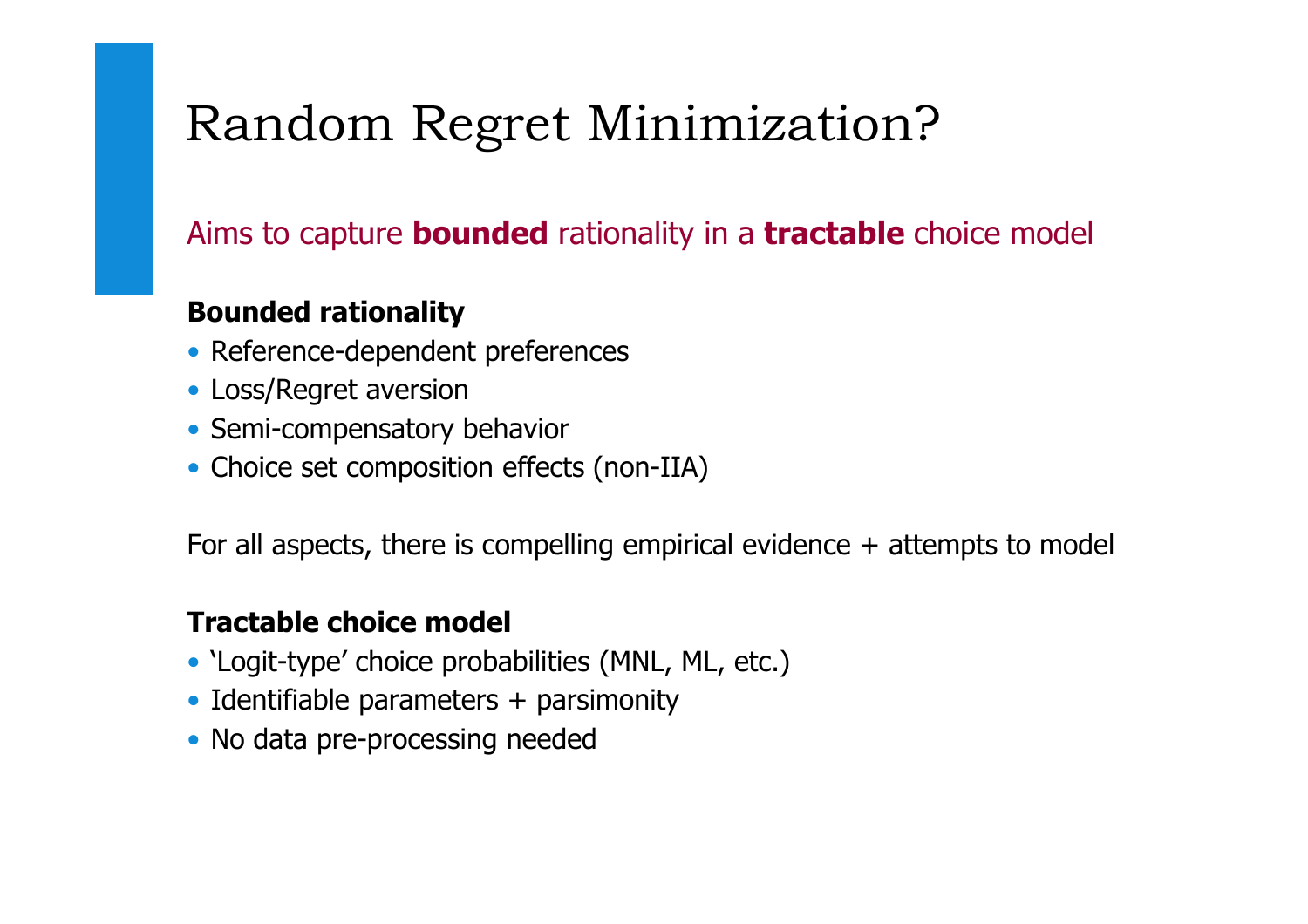# A short history (0): linear RUM (Logit)

Components of a linear-in-parameters RUM-based Logit model

| 1. Alternatives (car, transit)                         | l, l         |
|--------------------------------------------------------|--------------|
| 2. Attributes (time, cost)                             | $\chi$       |
| 3. Tastes / weights (for time, cost) – to be estimated | <sub>B</sub> |
| 4. Randomness                                          | £.           |
| 5. Decision rule (usually not defined explicitly!):    |              |

Utility of alternative  $i$ :  $U_i = V_i$ <br>is chosen iff:  $\Sigma$  $\kappa_i + \varepsilon_i = \sum_m \beta_m \cdot x_{im} + \varepsilon_i$ *i* is chosen iff:  $\sum_{m} \beta_m \cdot x_{im} + \varepsilon_i > \sum_m \beta_m \cdot x_{im} + \varepsilon_i, \forall j \neq i$ 

When  $\epsilon \sim$  i.i.d. EV Type I across alternatives, choice situations, individuals; with variance  $\pi^2/6$ :

$$
P(i) = P(V_i + \varepsilon_i > V_j + \varepsilon_j, \forall j \neq i) = \frac{\exp(V_i)}{\sum_{j=1..J} \exp(V_j)} = \frac{\exp(\sum_m \beta_m x_{im})}{\sum_{j=1..J} \exp(\sum_m \beta_m x_{jm})}
$$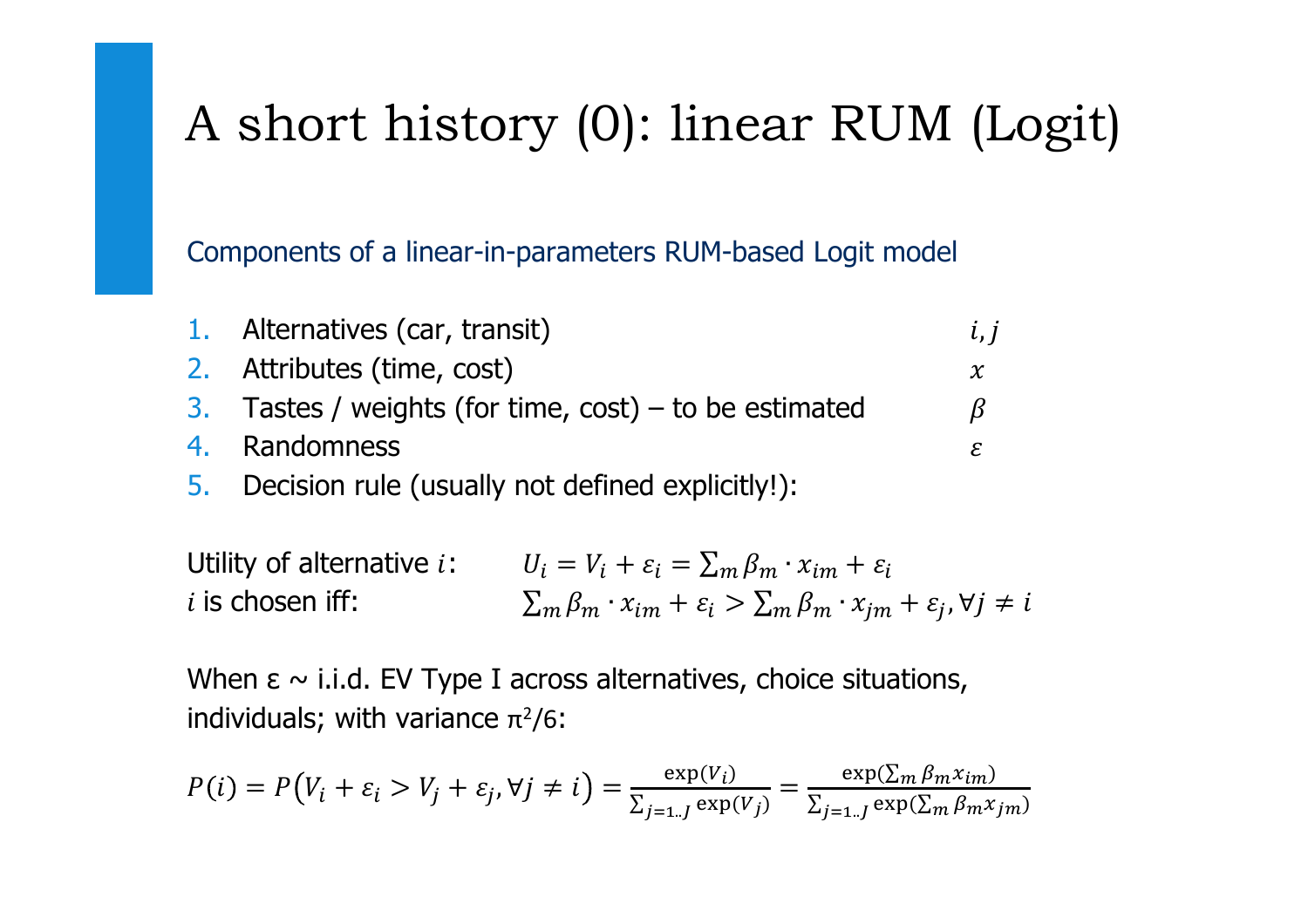# A short history (1)

#### PhD-research: traveler response to information

- Risky decision making, learning, information value
- Mathematical model: information reduces "Expected Mistake"
- Moshe Ben-Akiva (personal communication @TRB'05):
	- "why not call it expected regret?"
- Growing obsession with regret literature (Minimax, Regret Theory)
- Harry Timmermans (plenary communication @TRB'06):
	- "why not develop a regret based alternative to linear RUM"
- Position at TU/e (Harry, Theo Arentze): time to do so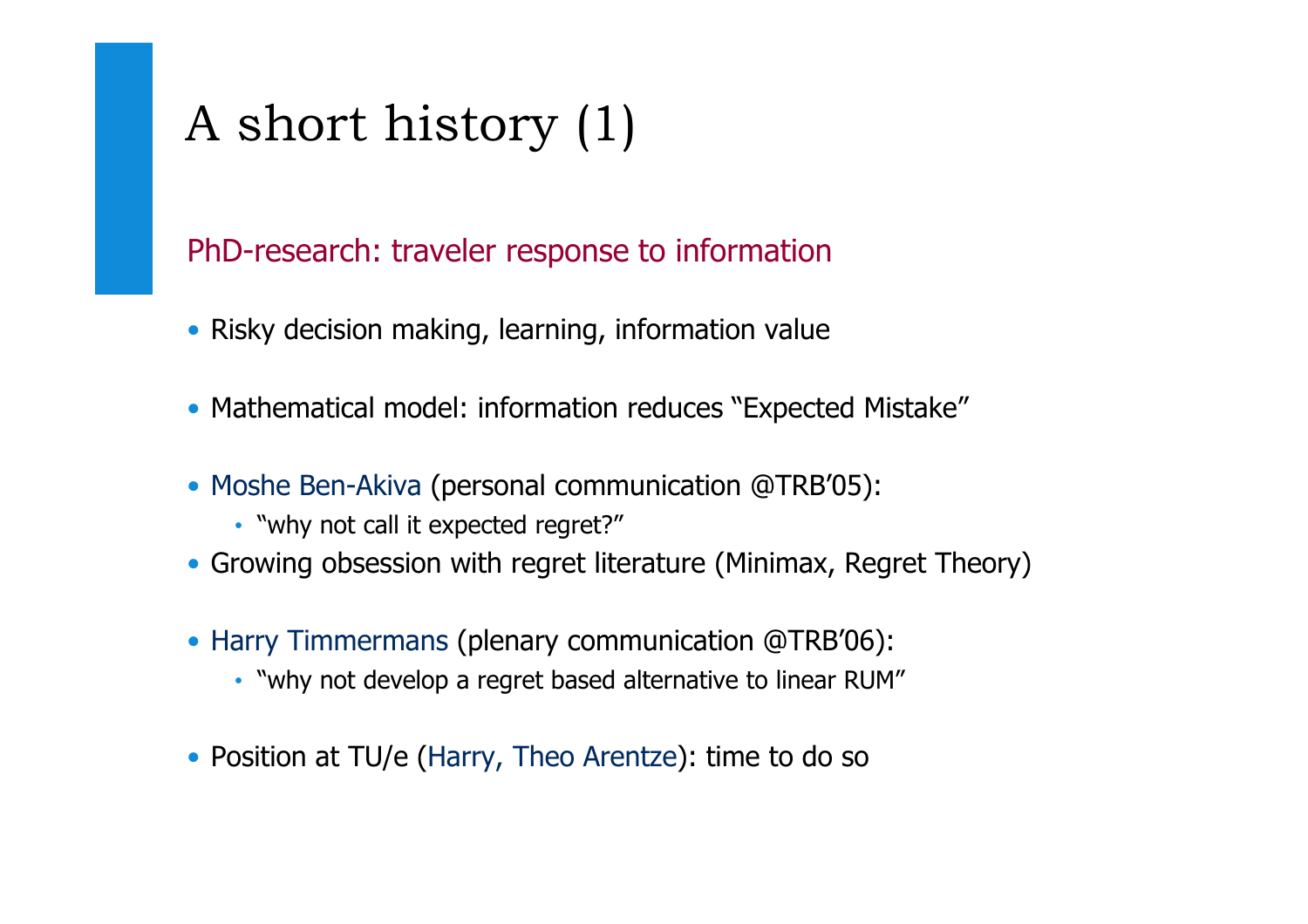# RRM 2008: mathematical notation



Chorus, C. G., Arentze, T. A., & Timmermans, H. J. (2008). A random regret-minimization model of travel choice. Transportation Research Part B: Methodological, 42(1), 1-18.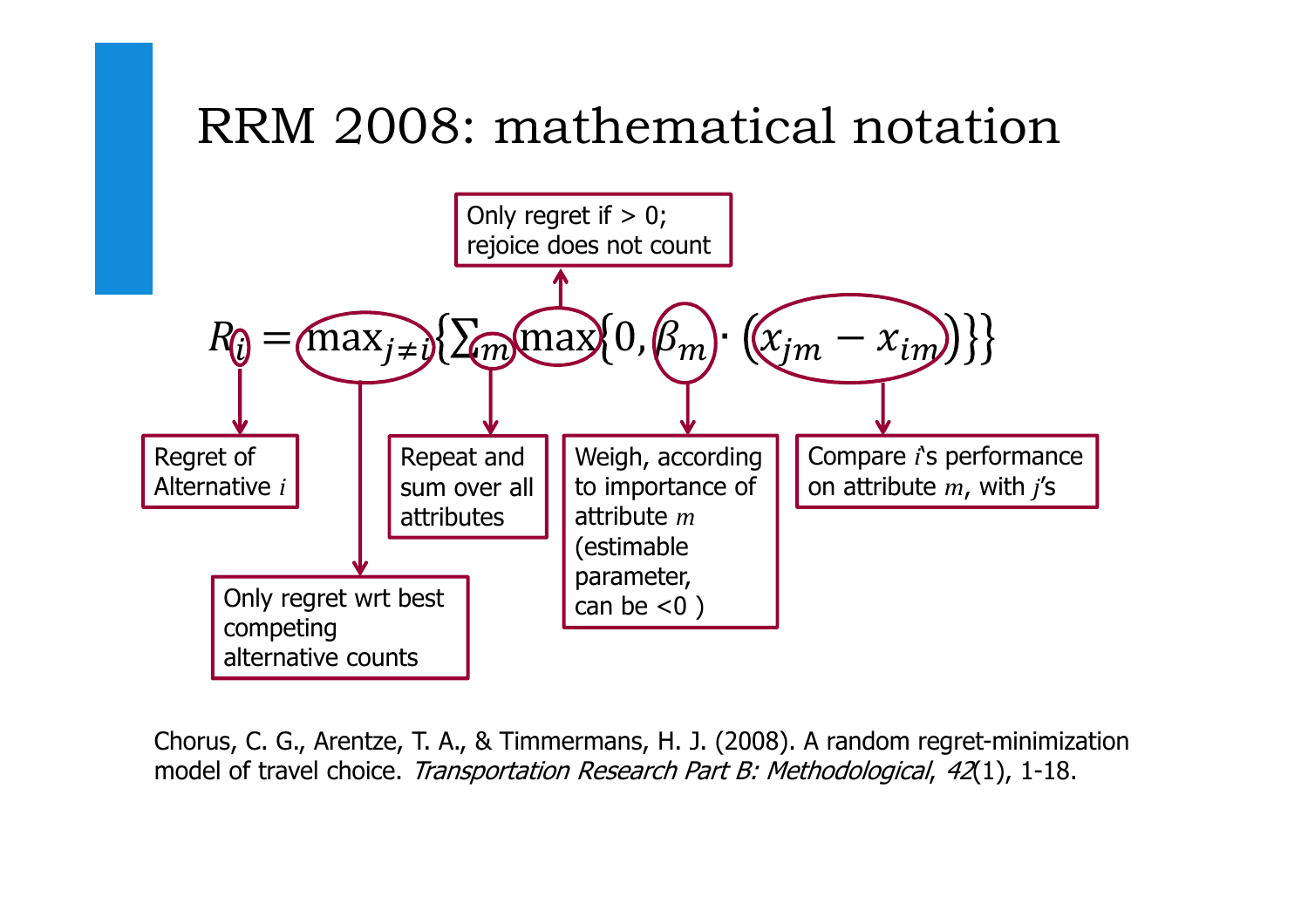## RRM 2008: visual + 'issues'



Econometric issues:

- kink around zero gives problems with estimation and derivationof elasticities, marginal effects, willingness to pay  $(\partial R/\partial \beta$ ,  $\partial R/\partial x).$ Behavioral issues:
- Is 'rejoice' really irrelevant?
- Do people only feel regret wrt best non-chosen alternative?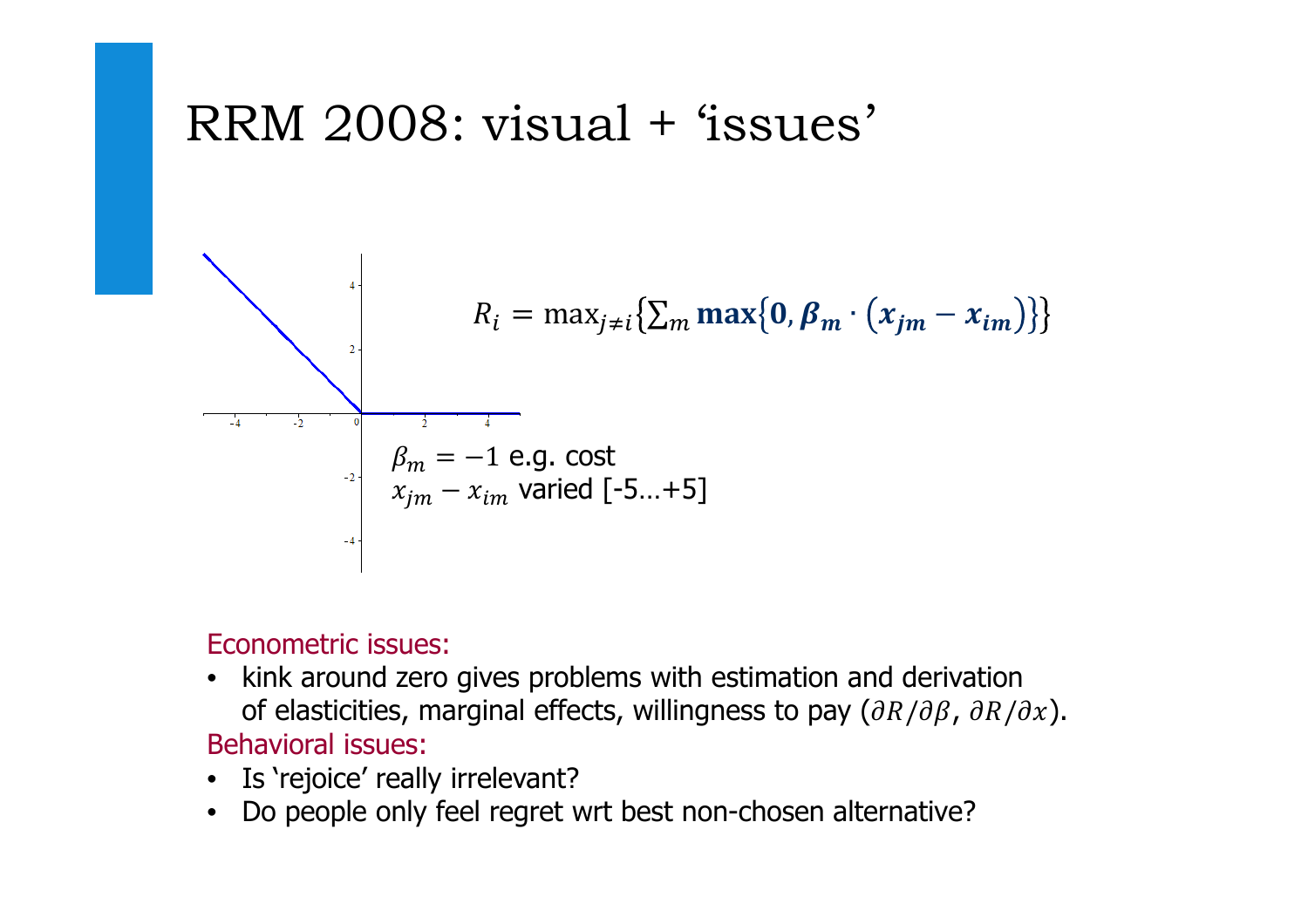# A short history (2)

Considered smooth (Logsum) approximation of max-operator, but no priority.

- Michel Bierlaire (personal communication @ICMC'09):
	- "issues with max are serious; try Logsum"

Also abandoned max-operator across alternatives, for (same) econometric reasons as well as behavioral ones.

Result: smooth, differentiable regret function.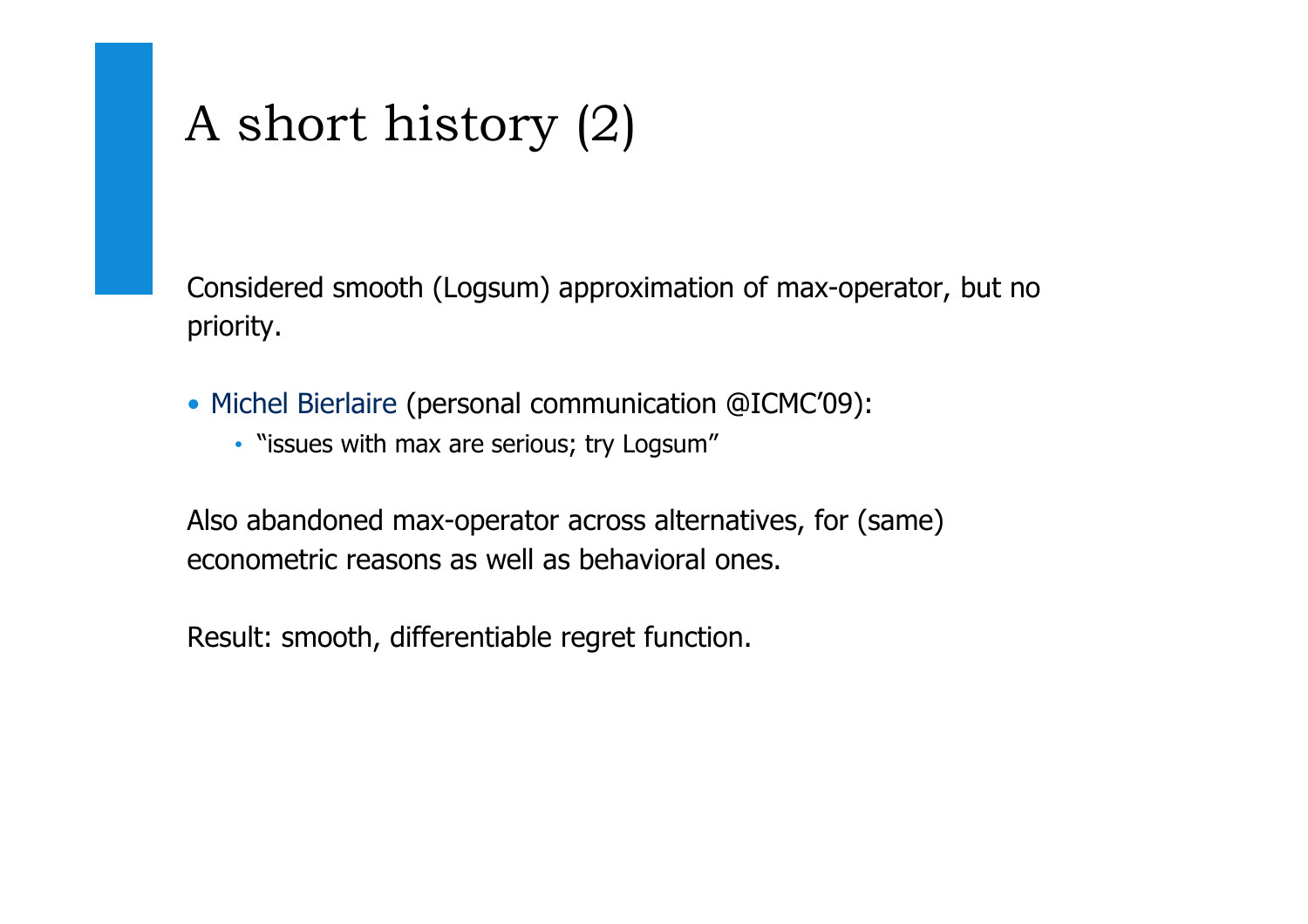## RRM 2010: mathematical notation



Chorus, C. G. (2010). A new model of random regret minimization. *European Journal of* Transport and Infrastructure Research, 10(2), 181-196.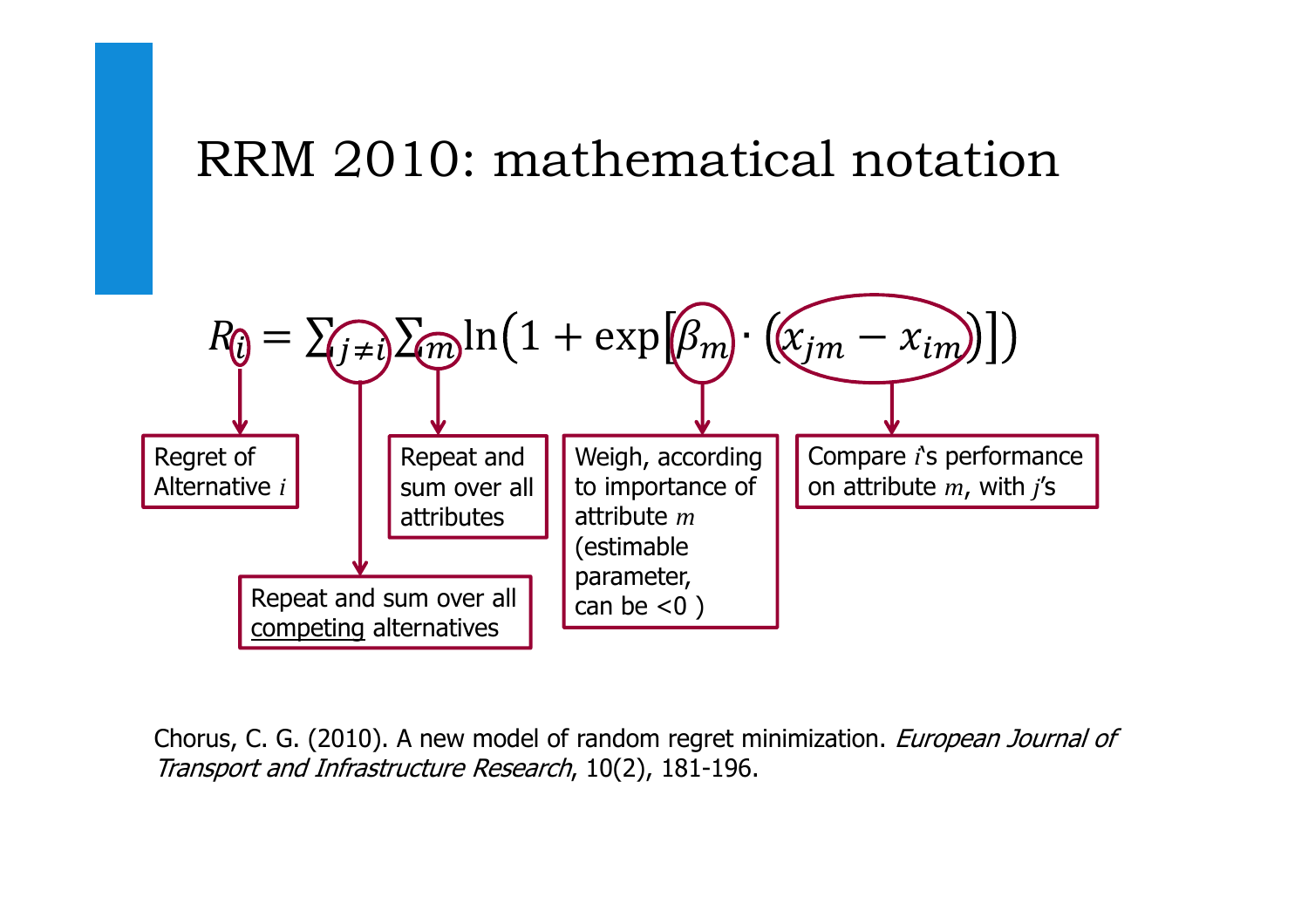## RRM 2010: visual + interpretation



#### Interpretation:

- Differentiable around zero, so now estimable with Biogeme ;-)
- Rejoice matters
- But less so than regret (in line with Regret Theory, Prospect Theory)
- Regret is experienced wrt all competing alternatives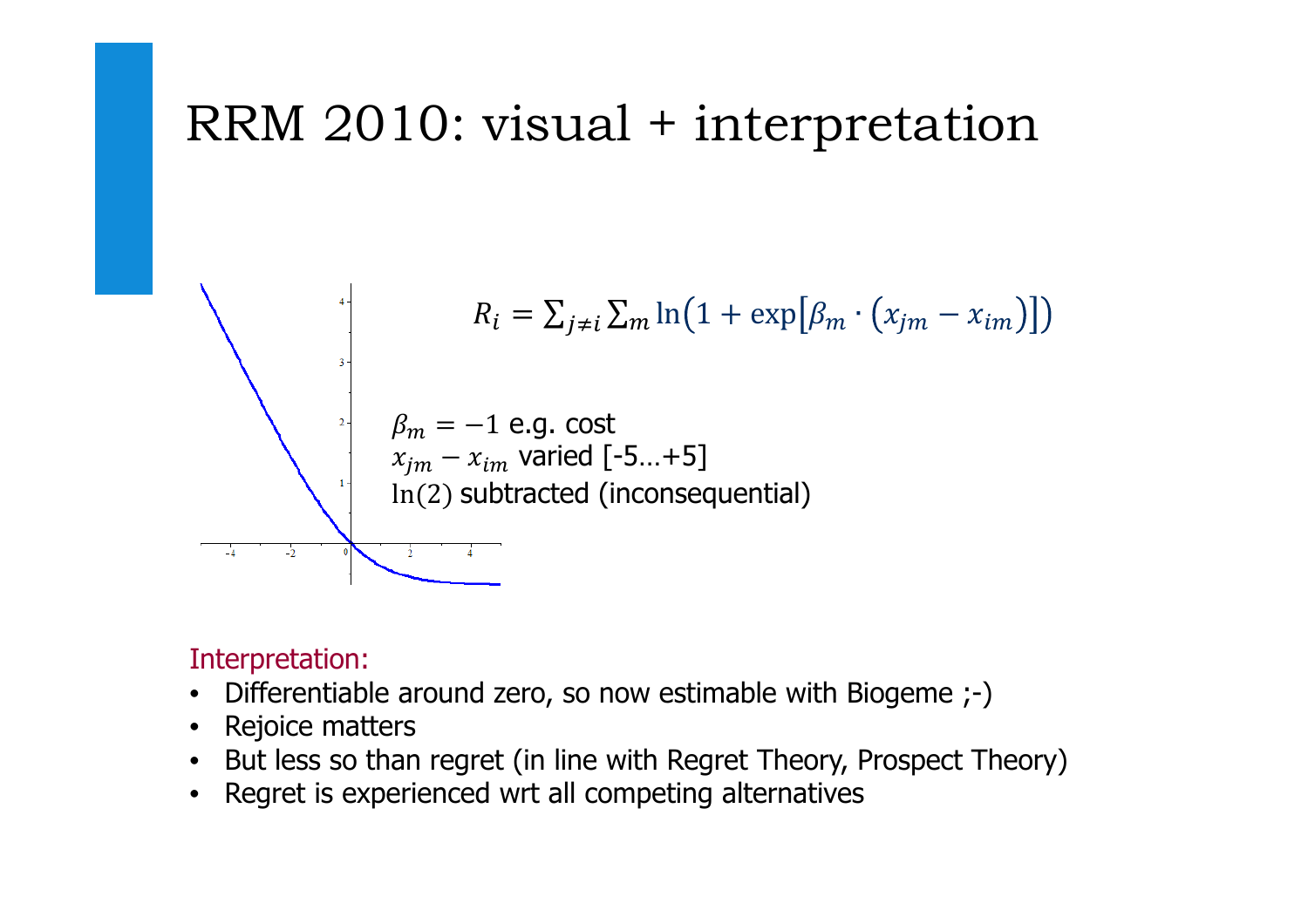# A short history (3)

This version (and presentation thereof @IATBR'09) sparked series of collaborations, applications. Particular focus on:

- Empirical comparisons with RUM
	- Better model? → In particular contexts? → Different outcomes?<br>esisien web hatereares it:
- Decision rule heterogeneity
	- Latent class approaches
- Theoretical properties of RRM
	- Derivation of elasticities, Exploration of compromise effects
- Introducing RRM in other fields
	- Env & Resource Econ., Health Econ., Marketing
- Tackle challenges
	- Sampling of alternatives, Welfare implications/interpretations, …
- Create 'equivalent' of RUM-toolset
	- e.g. RRM based Stochastic User Equilibrium, Route overlap models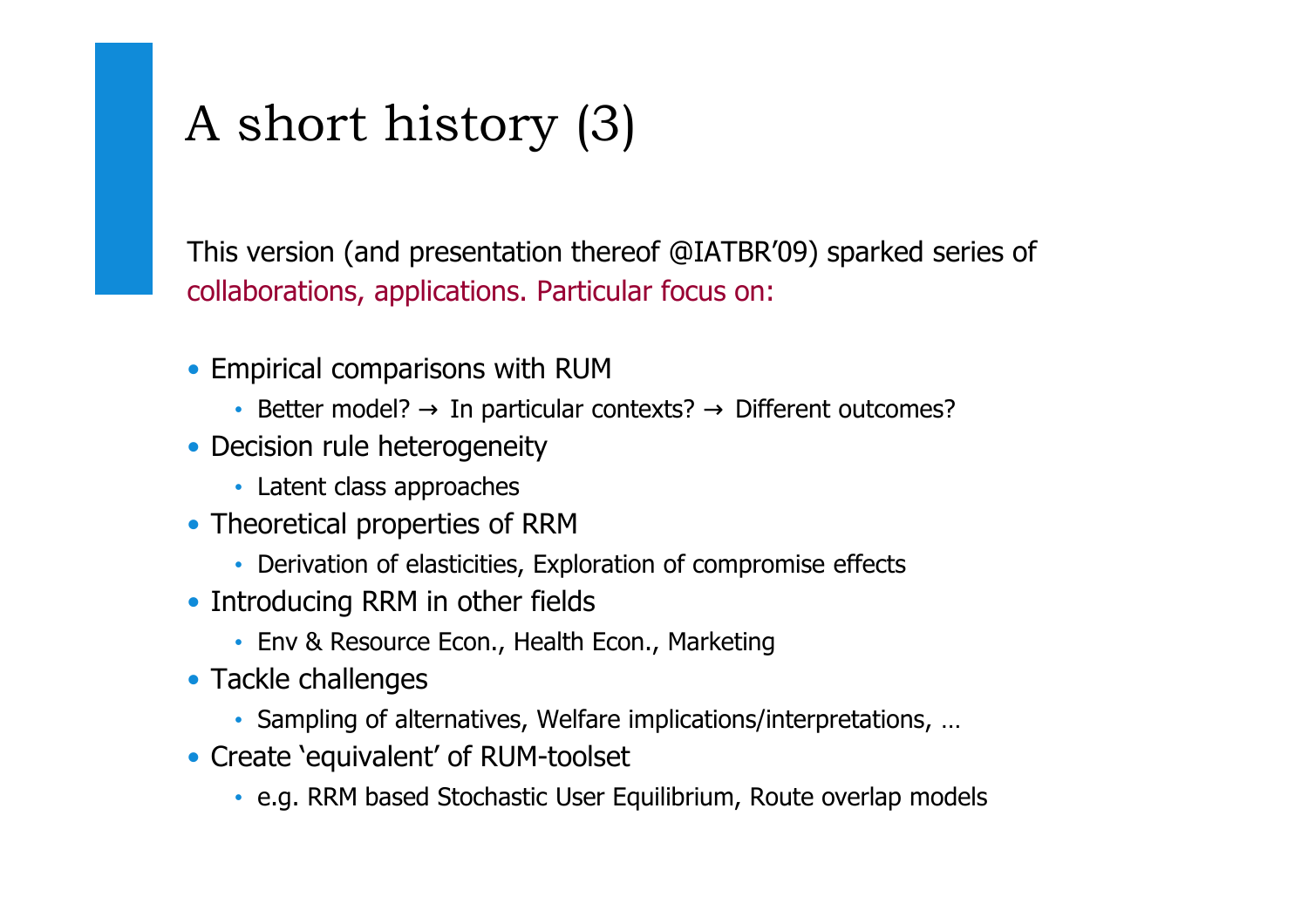### RRM: Areas of application

- The usual suspects: (choice for mode, route, departure time, parking lots, etc.)
- Vehicle purchases (regular cars, alternative fuel vehicles)
- Evasive actions on highways (preceding accidents)
- Freight movement (mode to transport goods)
- Evacuation behavior (pedestrians, travelers)
- Policy choices by local politicians
- Voting behavior (Germany)
- Shopping destinations
- Workplace locations
- Nature park visits / tourism destination choices
- Choices for medical treatments of patients
- Lifestyle / dietary choices
- Poaching behavior (Tanzania)
- On-line dating behavior
- •…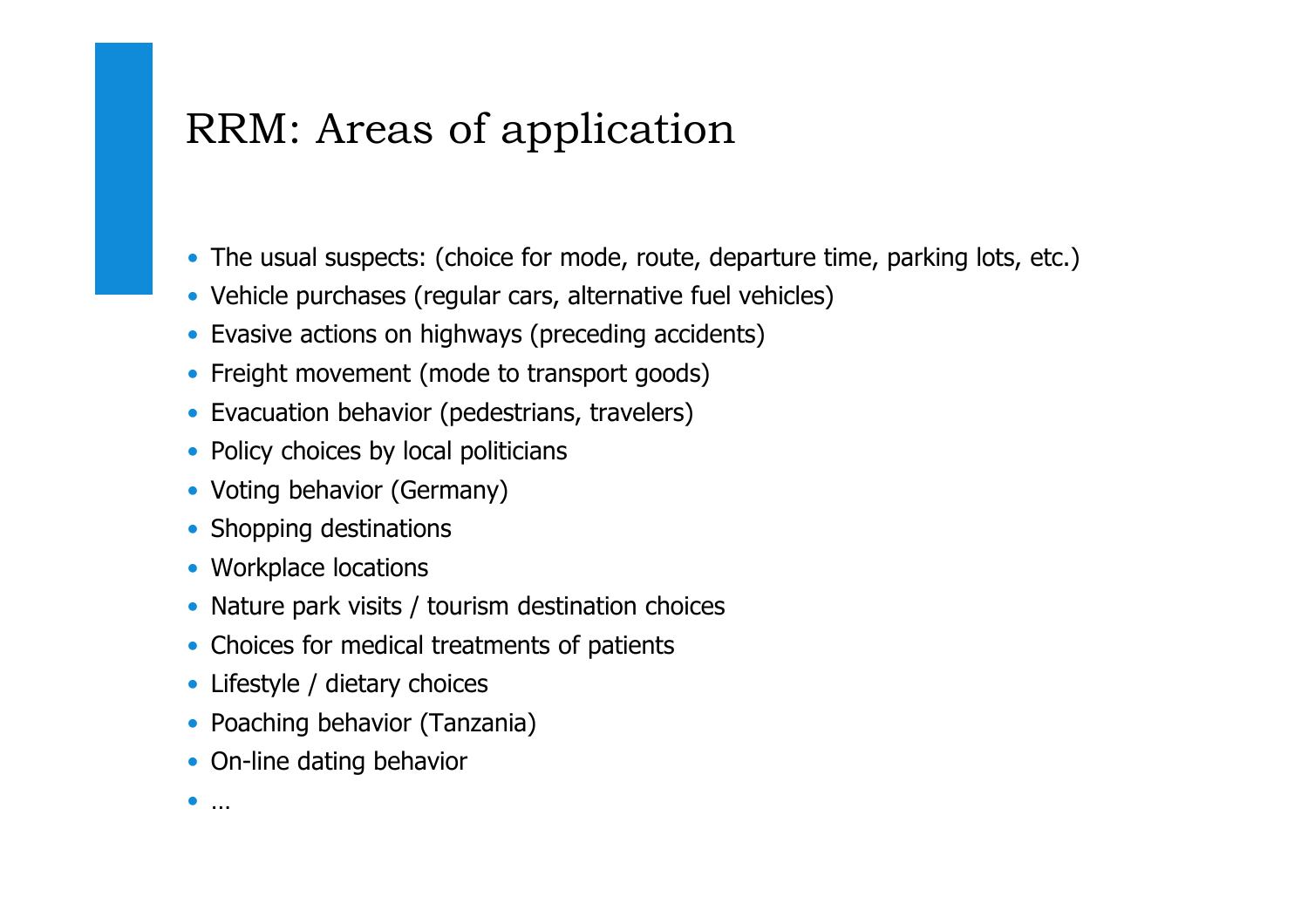# A short history (4)

Gradually, RRM gained a foothold in (part of) the choice modeling community.

Inclusion in software, coverage in Textbooks / Courses certainly helped





**Course in choice modelling and stated choice survey designLondon, United Kingdom**

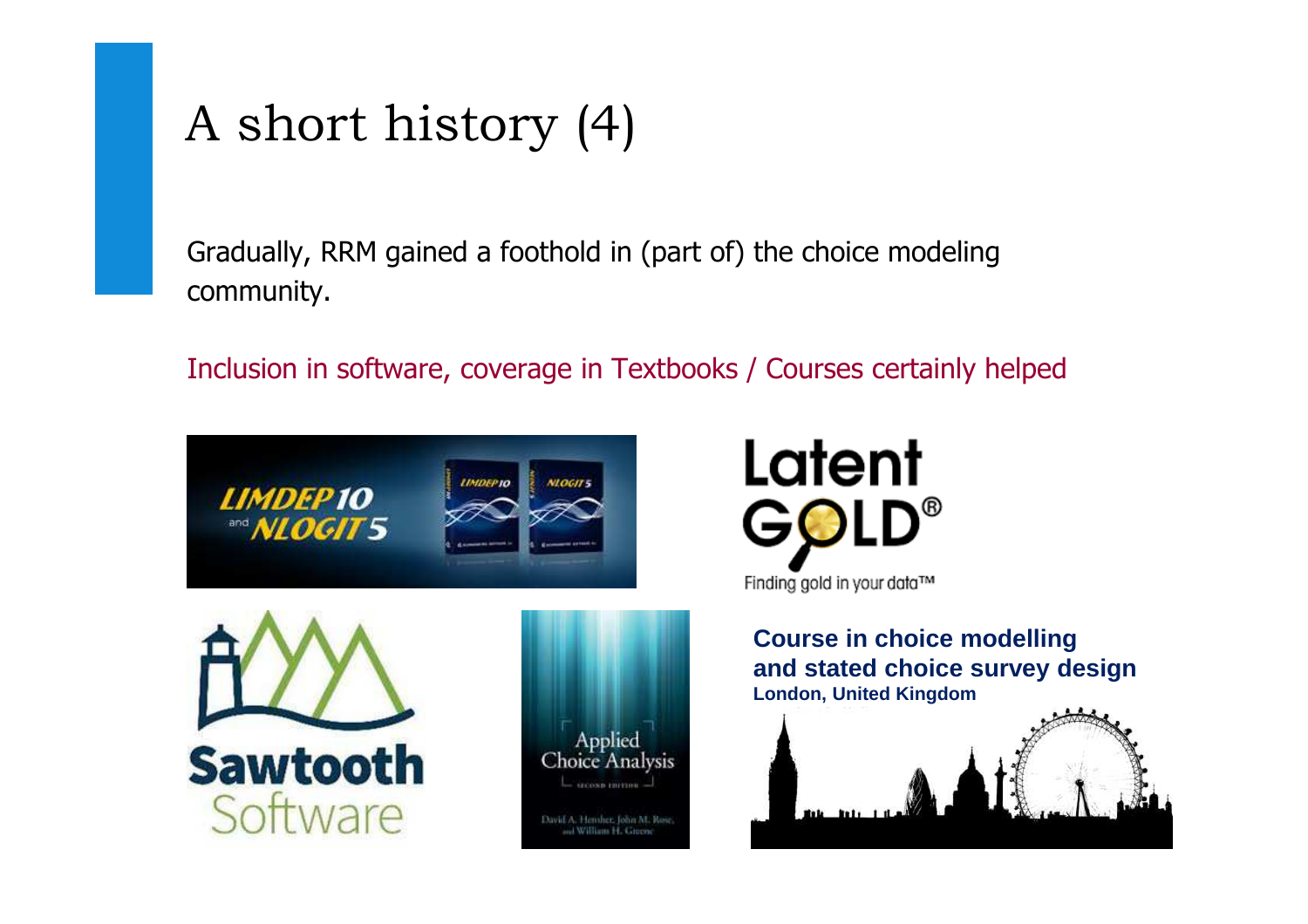# A short history (5)

#### **But skepticism remained. And understandably so.**

Lack of axiomatic foundation

• Indeed, developed from a behavioral perspective

As a consequence, hard to establish connection with welfare econ.

• Indeed, but some progress made (Thijs Dekker)

Operational difficulties when choice sets are large, or differ in size

• Indeed, but partly solved (e.g. Guevara, Ben-Akiva, Dekker, Hess, van Cranenburgh)

Empirical differences with RUM small or modest (for RRM-2010)

• In many cases: yes. But sometimes not (Hess, Beck), and usually elasticities rather different

Annoying having to choose between RRM and RUM

• Indeed. We need a generalization (or two)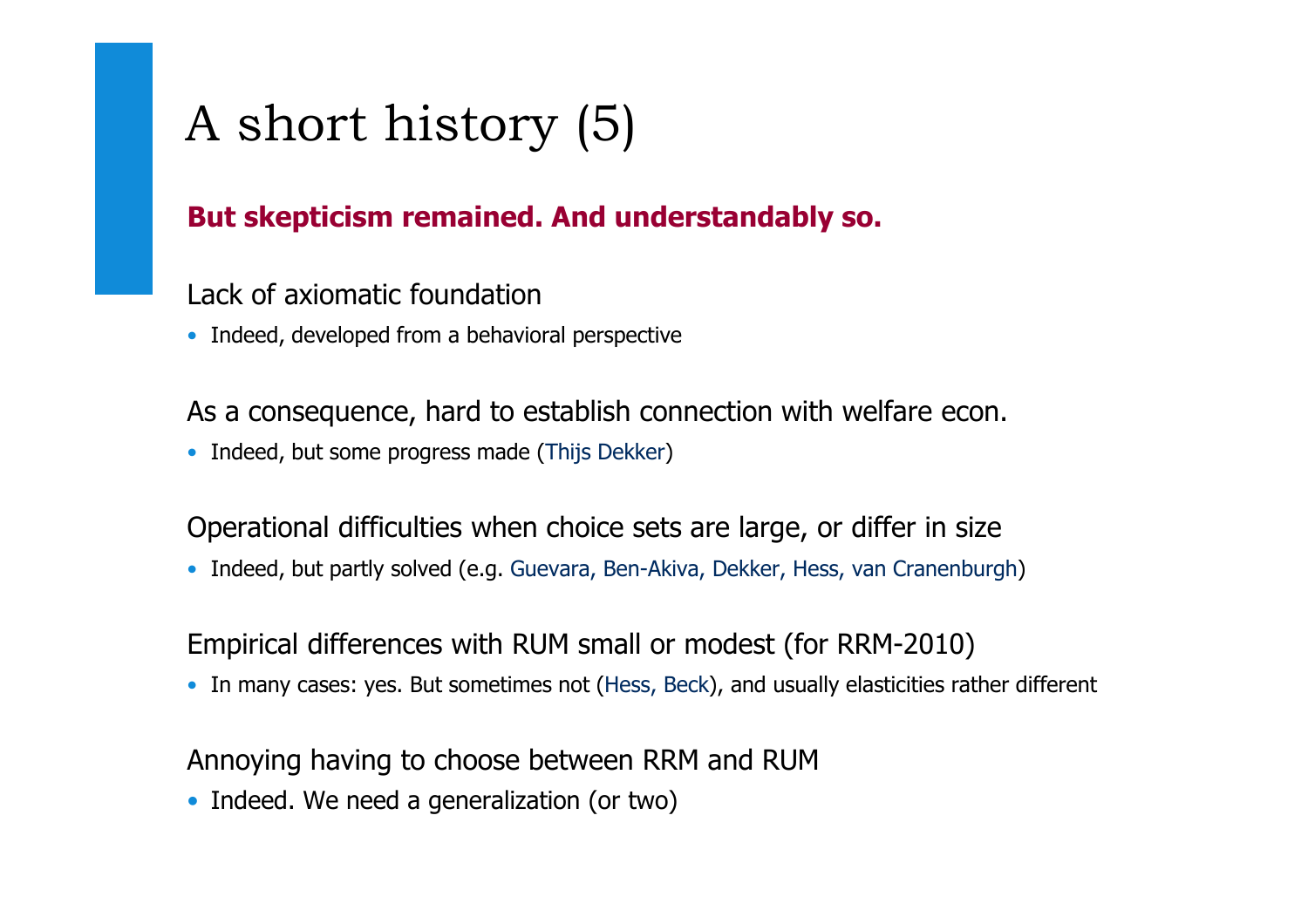## A Generalized RRM Model

$$
R_i = \sum_{j \neq i} \sum_m \ln(\gamma_m + \exp[\beta_m \cdot (x_{jm} - x_{im})])
$$

Spot the difference: '1' becomes  $\gamma_m$ .

RRM-2010G-RRM exhibits linear RUM-behavior Regret (much) more when  $\gamma_m = 0$ , RRM-2010 behavior important than rejoice.when  $\gamma_m = 1$ . 'In between' behavior  $2 \cdot$ when  $0 < \gamma_m < 1$ .  $\overline{1}$  $\gamma_m=1$ Crucial:  $\gamma_m$  is estimated<br>fram data. Becret -50 60 from data. Regret $-1$ aversion parameter. $0 < \gamma_m < 1$ Rejoice equally importantChorus, C.G., 2014. as regret  $\sim$  linear RUM Trans. Res. B, 68, 224-238 $\gamma_m=0$ Regret in Traveler Decision Making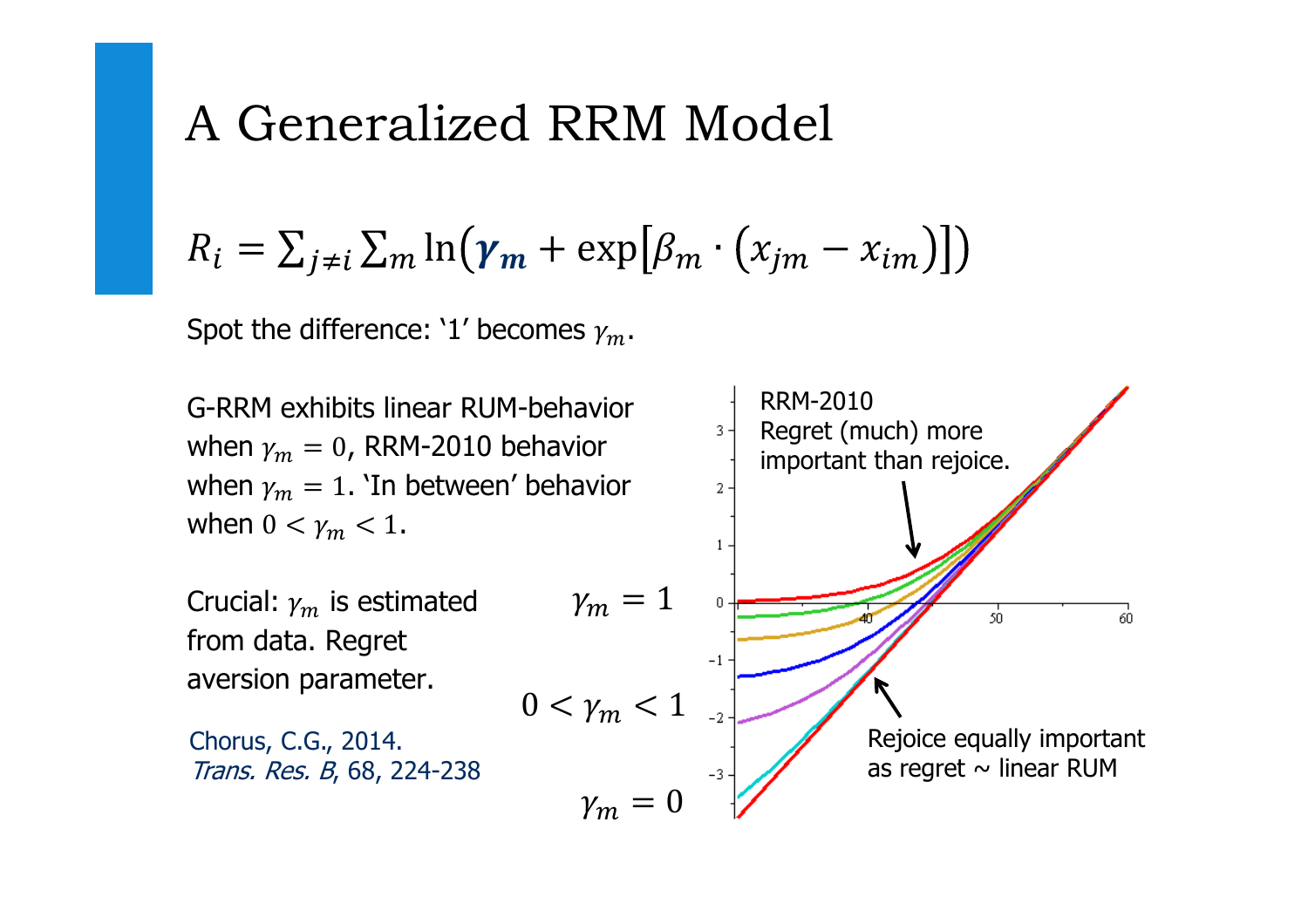# A short history (6)

But also G-RRM leads to only modest differences with linear RUM(logical, as it captures only the range between RRM-2010 and RUM)

New generalization based largely on work by Sander van Cranenburgh:

The 
$$
\mu
$$
RRM model:  $R_i = \sum_{j \neq i} \sum_m \mu_m \cdot \ln \left( 1 + \exp \left( \frac{\beta_m}{\mu_m} \left[ x_{jm} - x_{im} \right] \right) \right)$ 

#### **Special cases:**

- $\mu \rightarrow 0$ : only regret matters; rejoice irrelevant. 'Pure-RRM'. (~RRM-2008)
- $\mu = 1$ : RRM-2010
- $\mu \rightarrow +\infty$ : regret and rejoice matter equally; linear RUM.

Parameter  $\mu_m$  estimable. Range of covered behavior far larger than G-RRM.

van Cranenburgh, S., Guevara, C.A., Chorus, C.G., 2015. New insights on random regret minimization models. Transportation Research Part A, 74, 91-109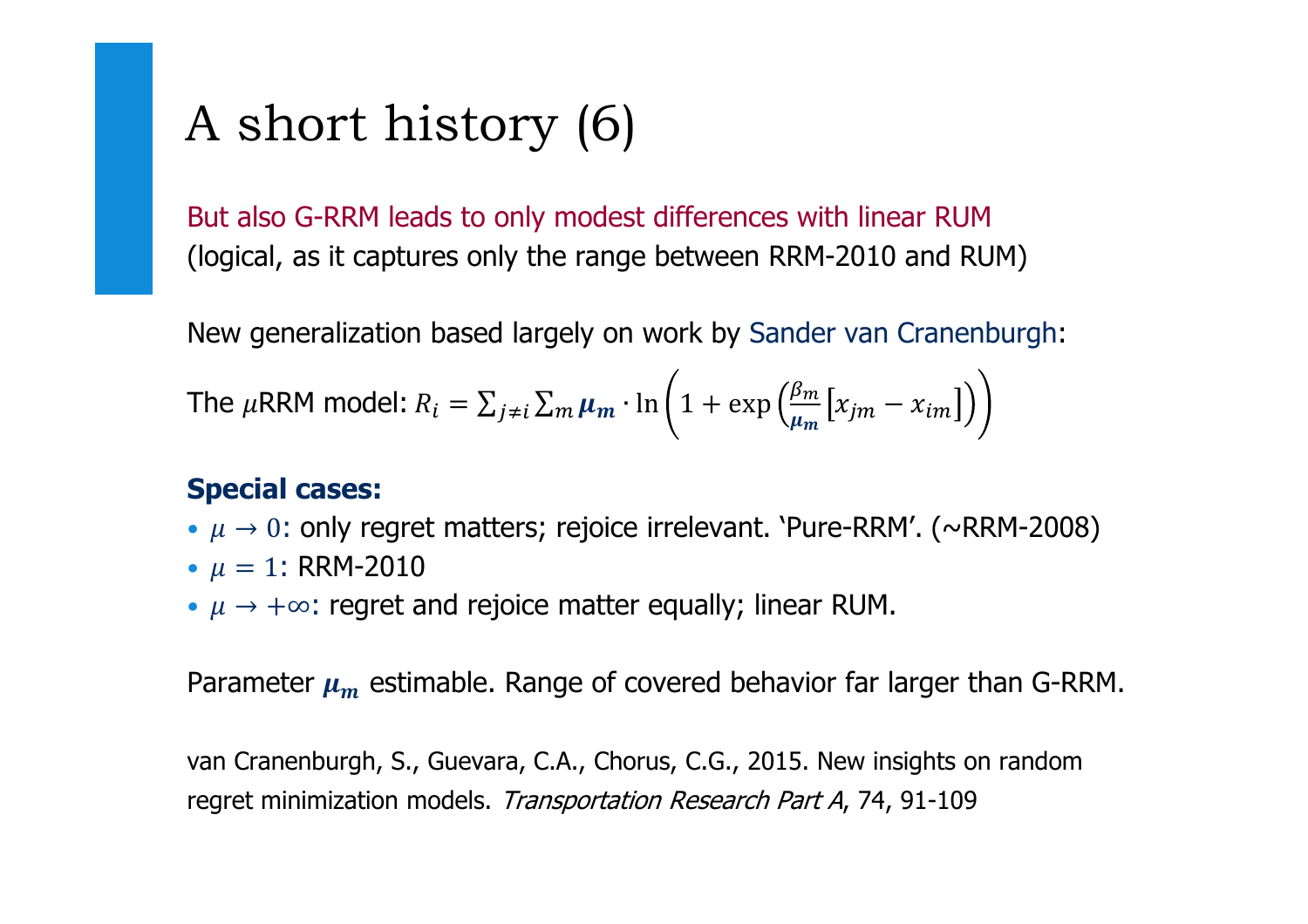## Range of the  $\mu$ RRM model

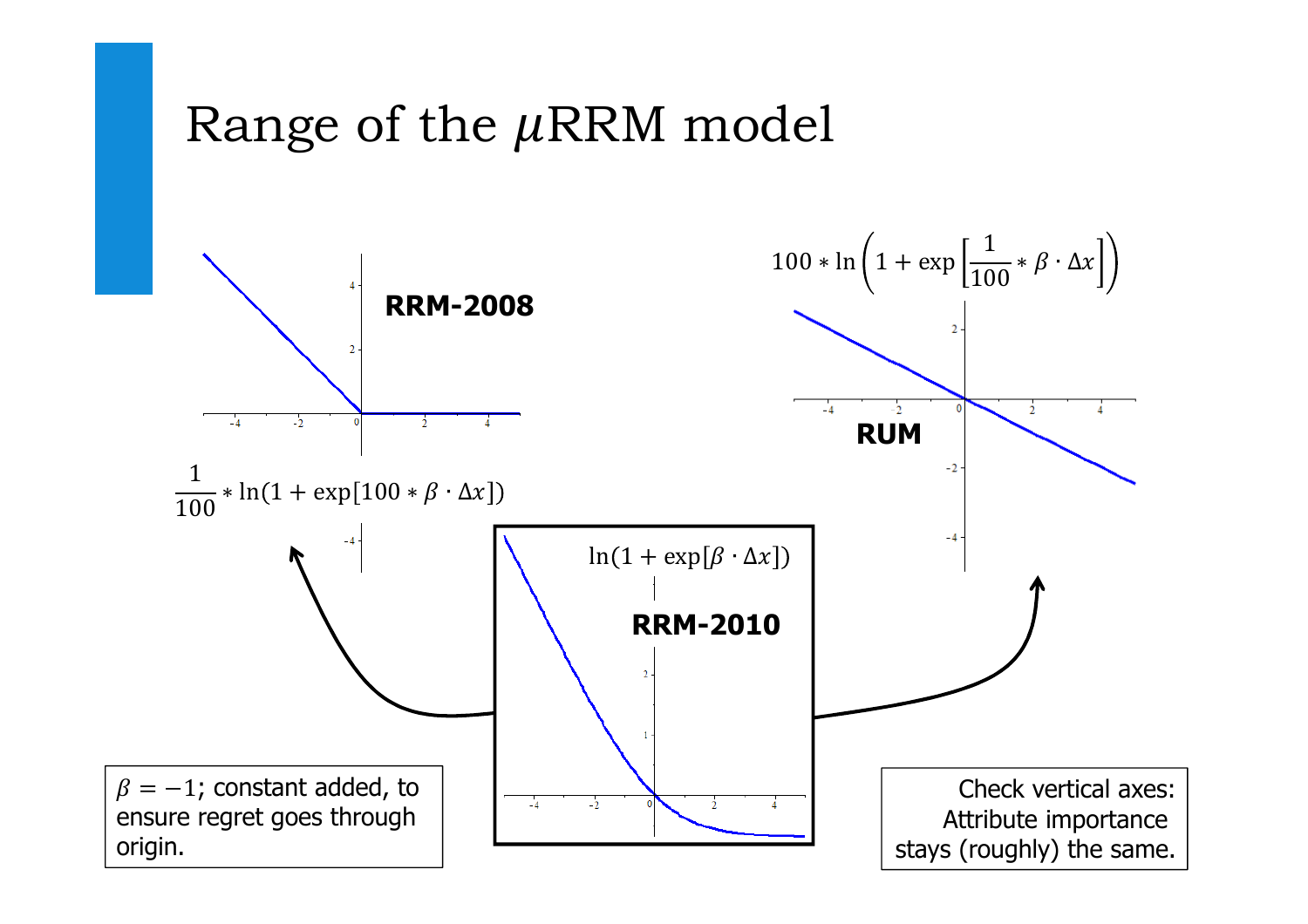## Mathematical derivation/interpretation

- $ln(1 + exp[\beta \cdot \Delta x])$  originally proposed as a smoothing-function of  $max\{0, \beta \cdot \Delta x\}$
- max-operator caused difficulties with model estimation, derivation of WtP, etc.
- two iid EV Type I-errors added to 0 and  $\beta \cdot \Delta x$ , respectively; integrated out.
- results in Logsum-formulation (ignoring cnst):  $E\left[\max(0+\nu_1,\beta\cdot\Delta x+\nu_2)\right] = \ln(1+\exp[\beta\cdot\Delta x])$
- in doing so, it was implicitly assumed that error-variances  $(\nu)$  normalized to  $\pi^2/6$  .
- implicit assumption can be relaxed: variance of implicit errors can be estimated.

• if variance of 
$$
v = (\pi^2/6) \cdot \mu^2
$$
,  $E\left[\max(0 + v_1, \beta \cdot \Delta x + v_2)\right] = \mu \cdot \ln\left(1 + \exp\left[\frac{\beta}{\mu} \cdot \Delta x\right]\right)$ 

- small (large) variance of implicit errors implies kink (smooth transition) around 0.
- as such,  $\mu$  determines the 'smoothness', or linearity, of the regret function.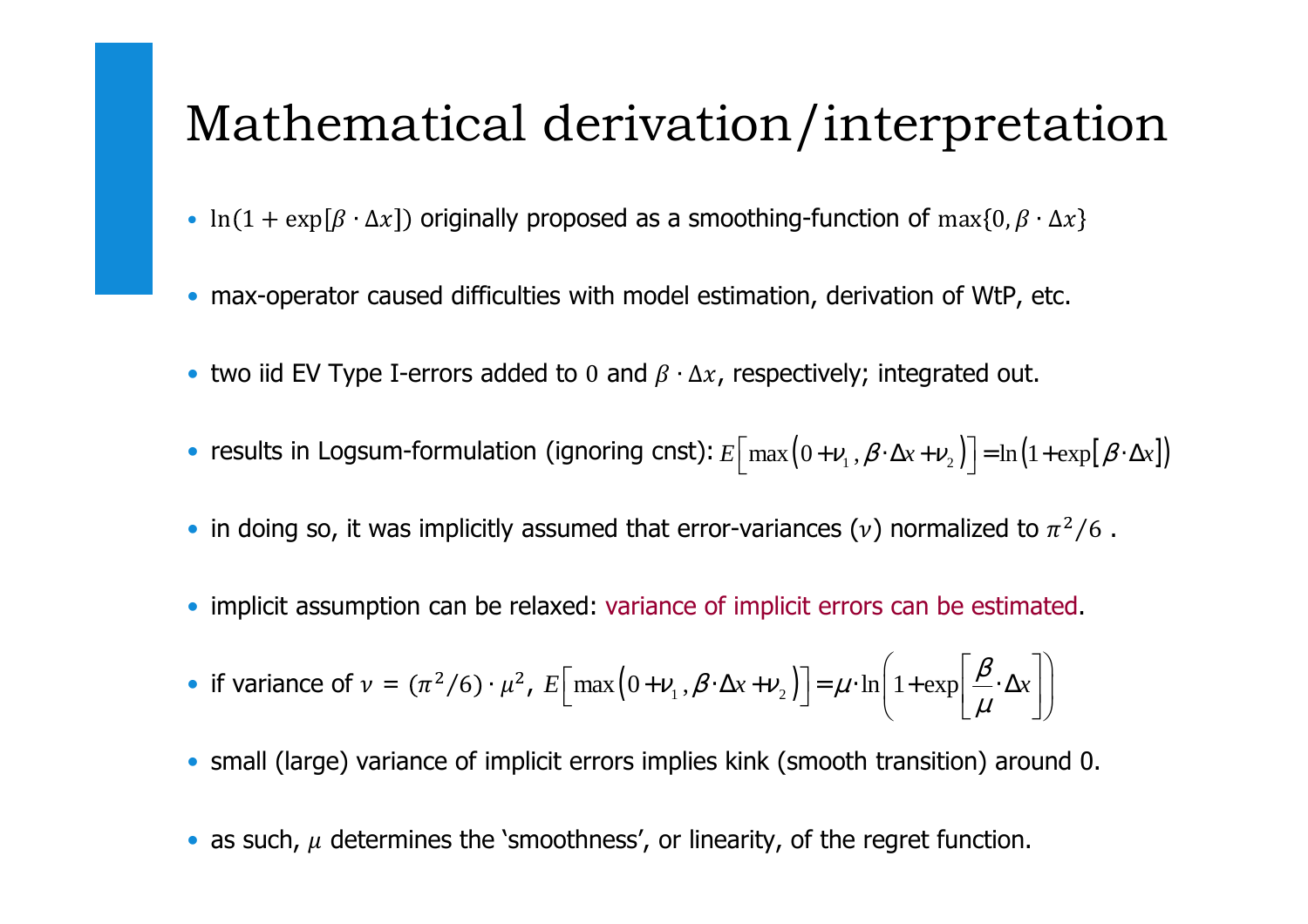# μRRM – shopping location choices

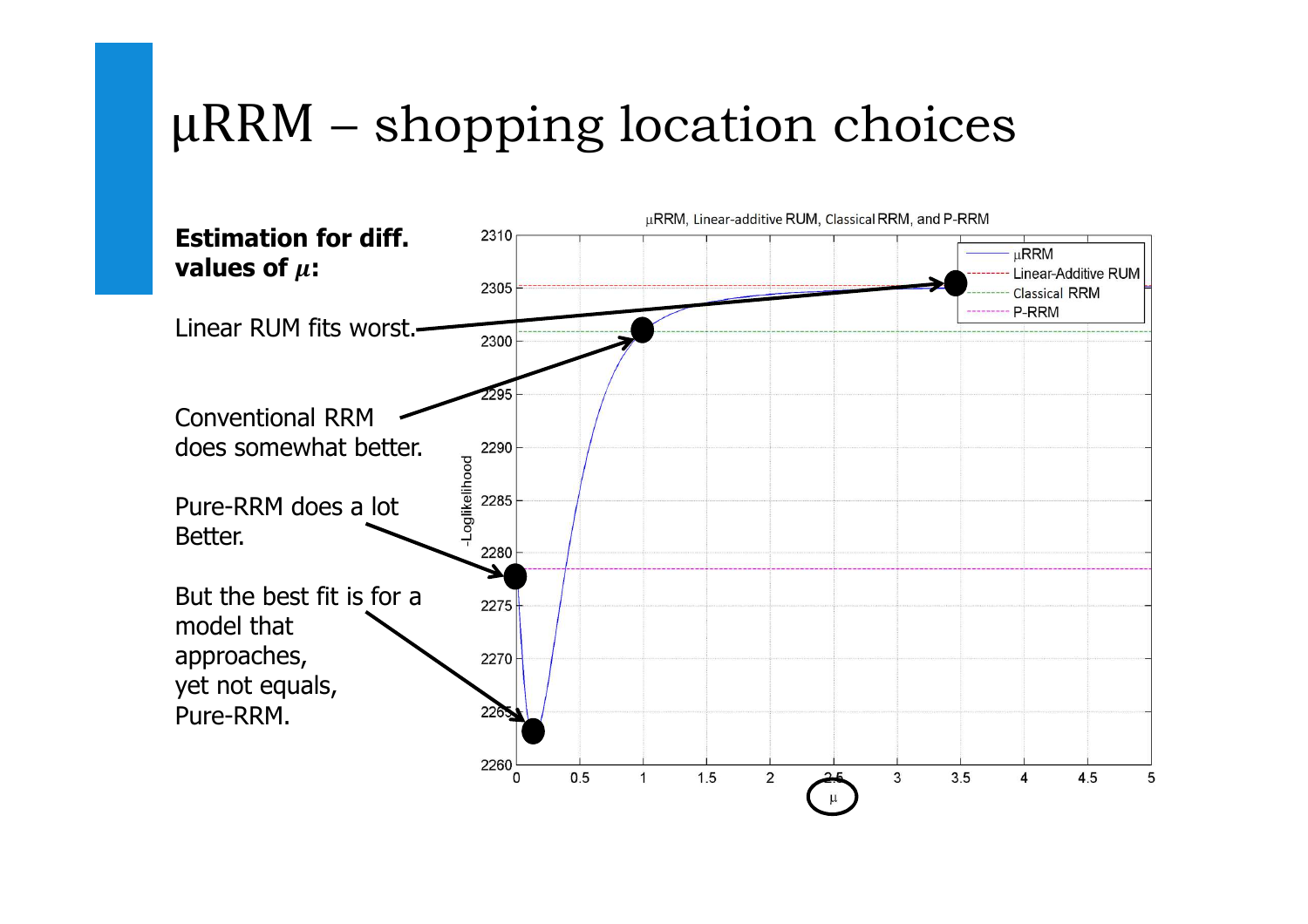# Estimating μRRM – shopping location (III)

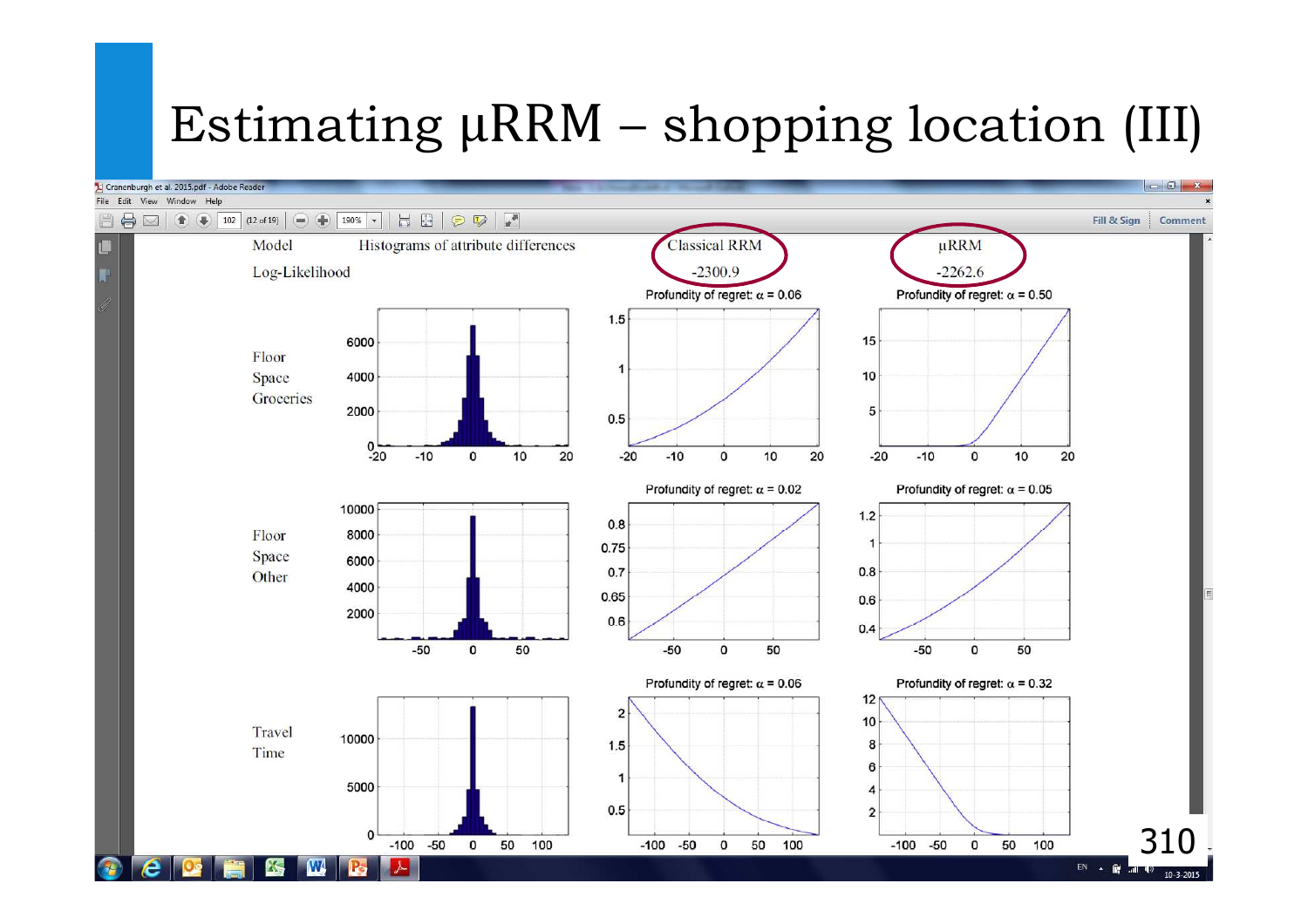# Estimating μRRM – 10 datasets

#### Revisited 10 datasets used in previous publications to compare RRM, RUM.

- For datasets where RUM did better than conventional RRM,  $\mu$ RRM reduces to RUM.
- Of the 6 datasets where 2010-RRM did better than RRM:
	- On 2 datasets, μRRM reduces to 2010-RRM
	- On 3 datasets, μRRM achieves values in-between conventional RRM and Pure-RRM
	- On 1 dataset, μRRM reduces to Pure-RRM
- For the last 4 datasets, **model fit improvement found to be very substantial**
	- At the cost of one extra parameter

#### **Conclusions (µRRM):**

- Flexible model ('2008-RRM', 2010-RRM, RUM) with behavioral foundation
- Able to pick up extreme levels of regret aversion if present in data
- Much bigger differences in fit, implications, than previous RRM-models
- Useful foundation for future work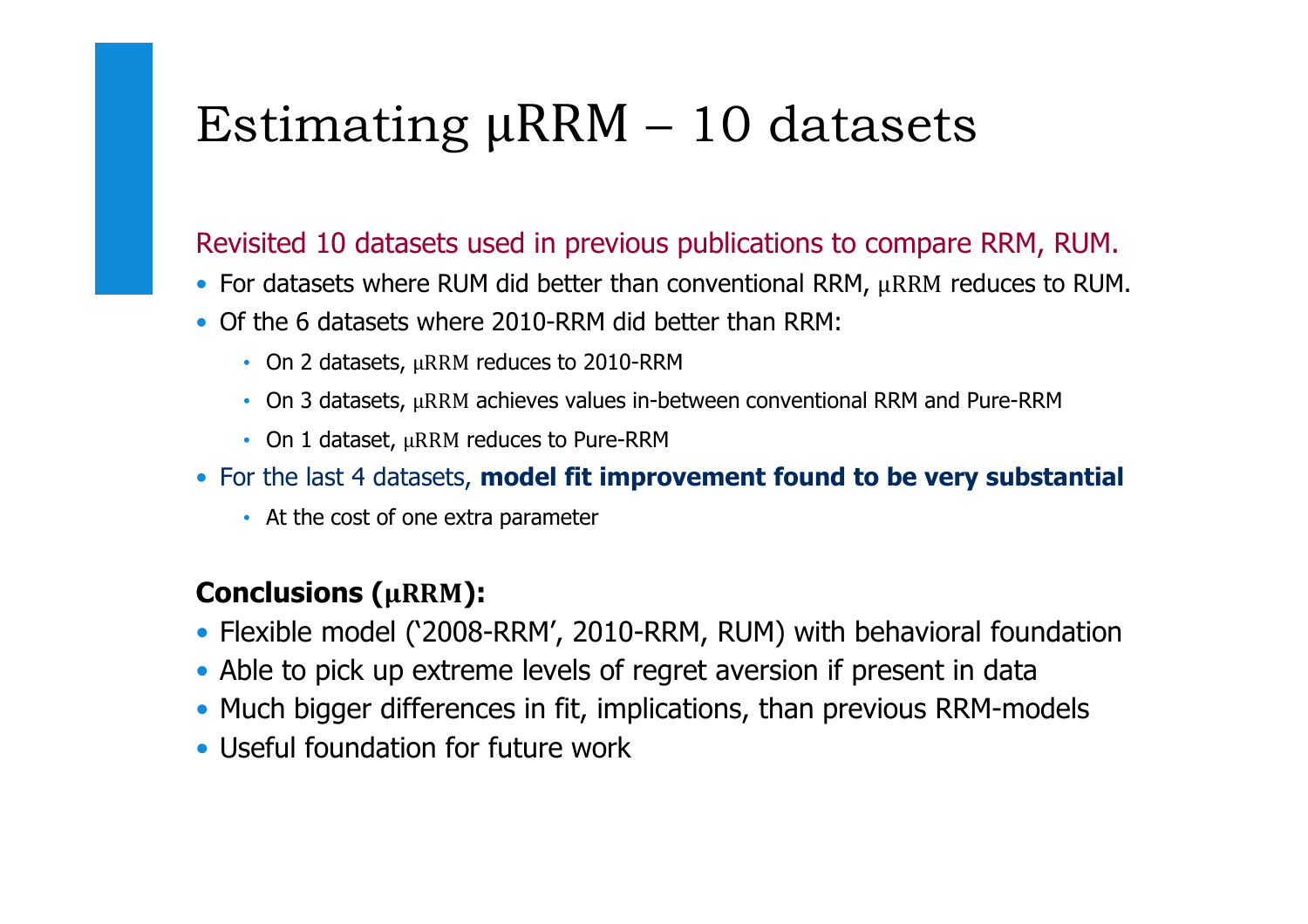## Recent / Future work

New model forms (Timmermans), comparison with other models of bounded rationality (Hess)

Connection with welfare economics (Dekker) and optimization (Bierlaire)

Integration in large scale transport models (de Jong, Daly, van Cranenb.)

Experimental designs for RRM – this matters!

Study determinants of regret-aversion; can be done easily with  $\mu RRM$ 

Beyond NKOTB: model comparisons  $\rightarrow$  using ( $\mu$ )RRM when it does better<br>Cosknowledge that linear additive BUM is also a behavioral assumption!) (acknowledge that linear-additive RUM is also a behavioral assumption!)

You name it... (literally)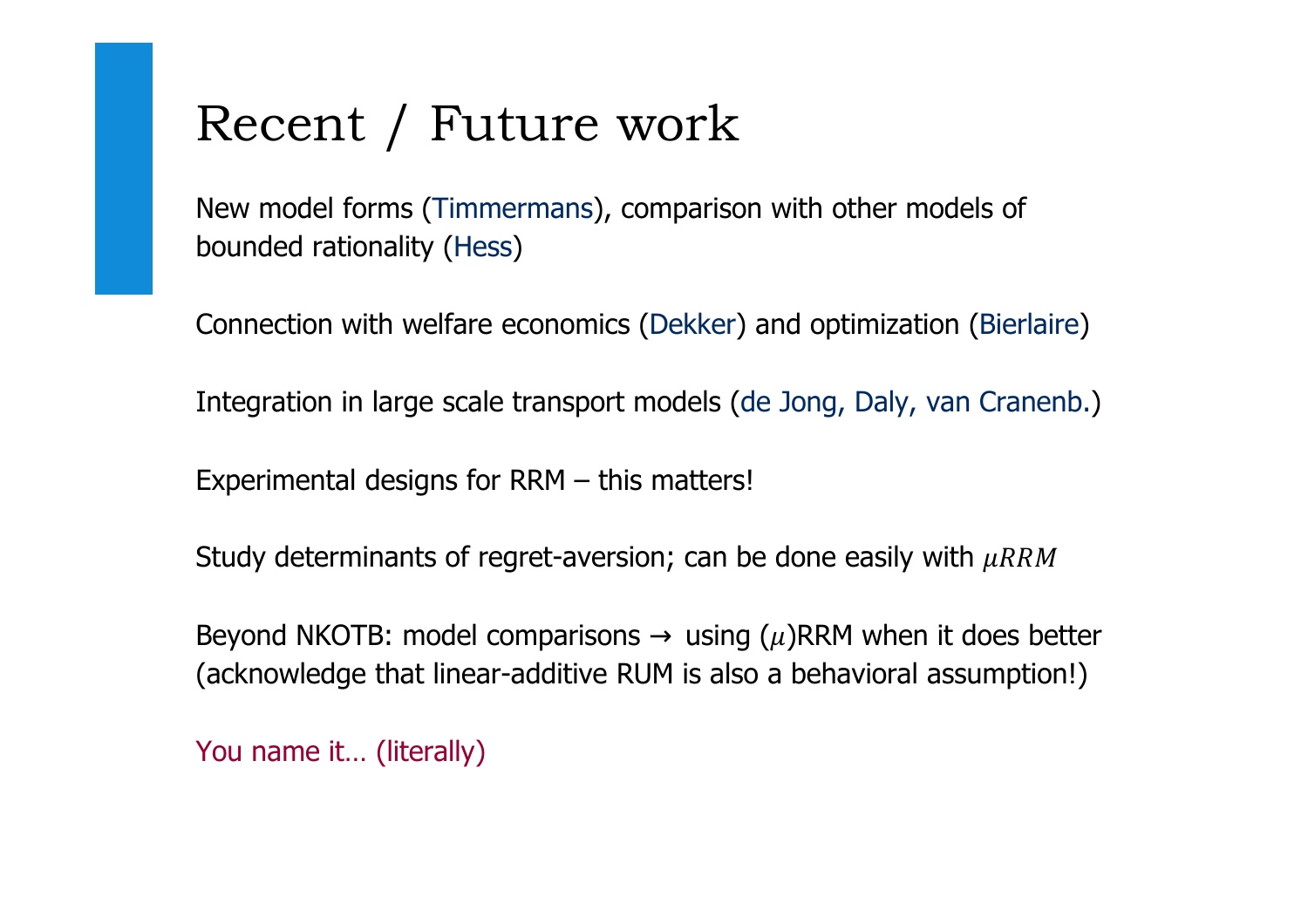# Thank you!





































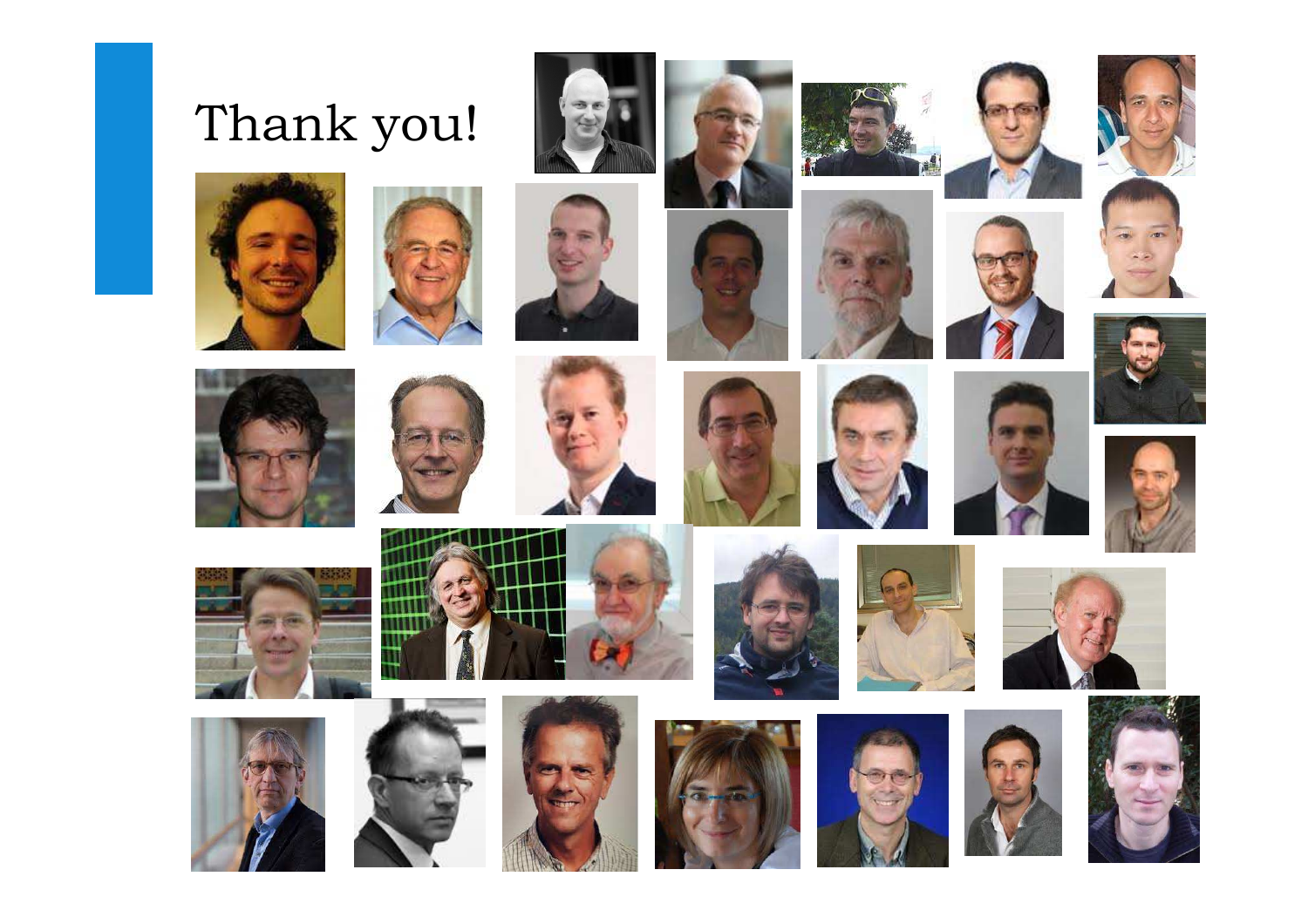

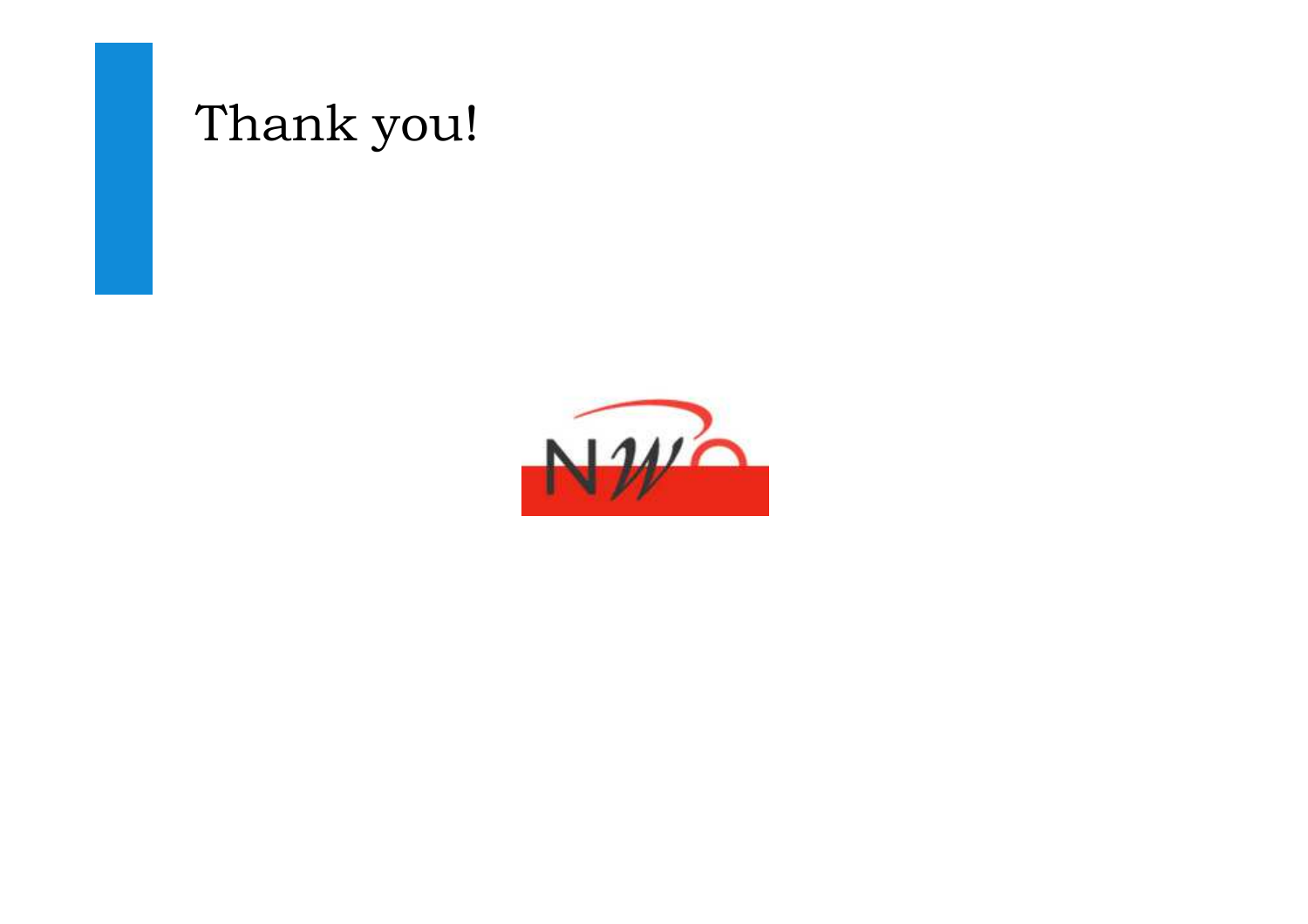# Misunderstandings about RRM (1)

I/we do not propose RRM as a better choice model

First, RRM, RUM, RAM, EBA, …, should not be taken too literally• Not process model, but "as if ": focus on **predicting choice** (probabilities)

Second, behavior (and model performance) is context (data set) specific• Making RRM a useful **addition** to the choice modeler's toolbox

"it should again be stressed that we do not propose the RRM-approach presented here as superior in any way to RUM-theory. […] The Random Regret-Minimization model presented here is an attempt to provide [...] a different perspective. Nothing less, nothing more."

Chorus, C. G., Arentze, T. A., & Timmermans, H. J. (2008). A random regret-minimization model of travel choice. Transportation Research Part B: Methodological, 42(1), 1-18.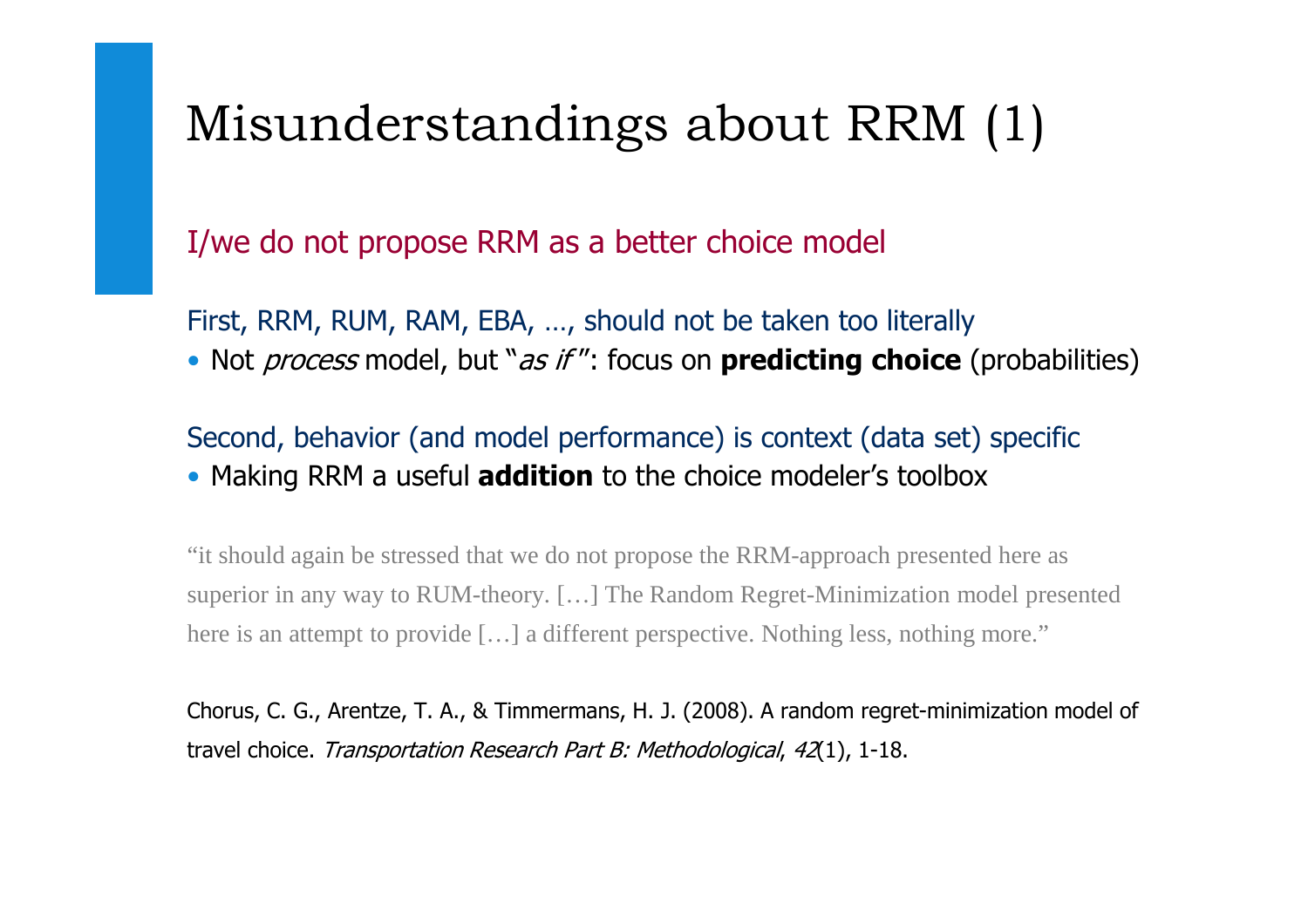## Misunderstandings about RRM (2)

RRM is rooted in / application of Regret Theory

RT postulates that regret operates on **utility**  $(R_{ij} = Vj - Vi)$ RT focuses on (**single-attribute** and mostly **binary**) **risky** decision contexts RT attempts to capture **deviations from EUT** (e.g. Allais paradox)

RRM postulates that regret operates on **attributes**  $(\ln(1 + \exp[\beta \cdot \Delta x]))$ RRM focuses on **multi-attribute, multinomial** decision contextsRRM attempts to capture **semi-compensatory behavior** and **choice set composition effects** (e.g. compromise effect)

**Own fault:** "Our Random Regret Minimization model is rooted in Regret Theory"

Chorus, C. G., Arentze, T. A., & Timmermans, H. J. (2008). A random regret-minimization model of travel choice. Transportation Research Part B: Methodological, 42(1), 1-18.